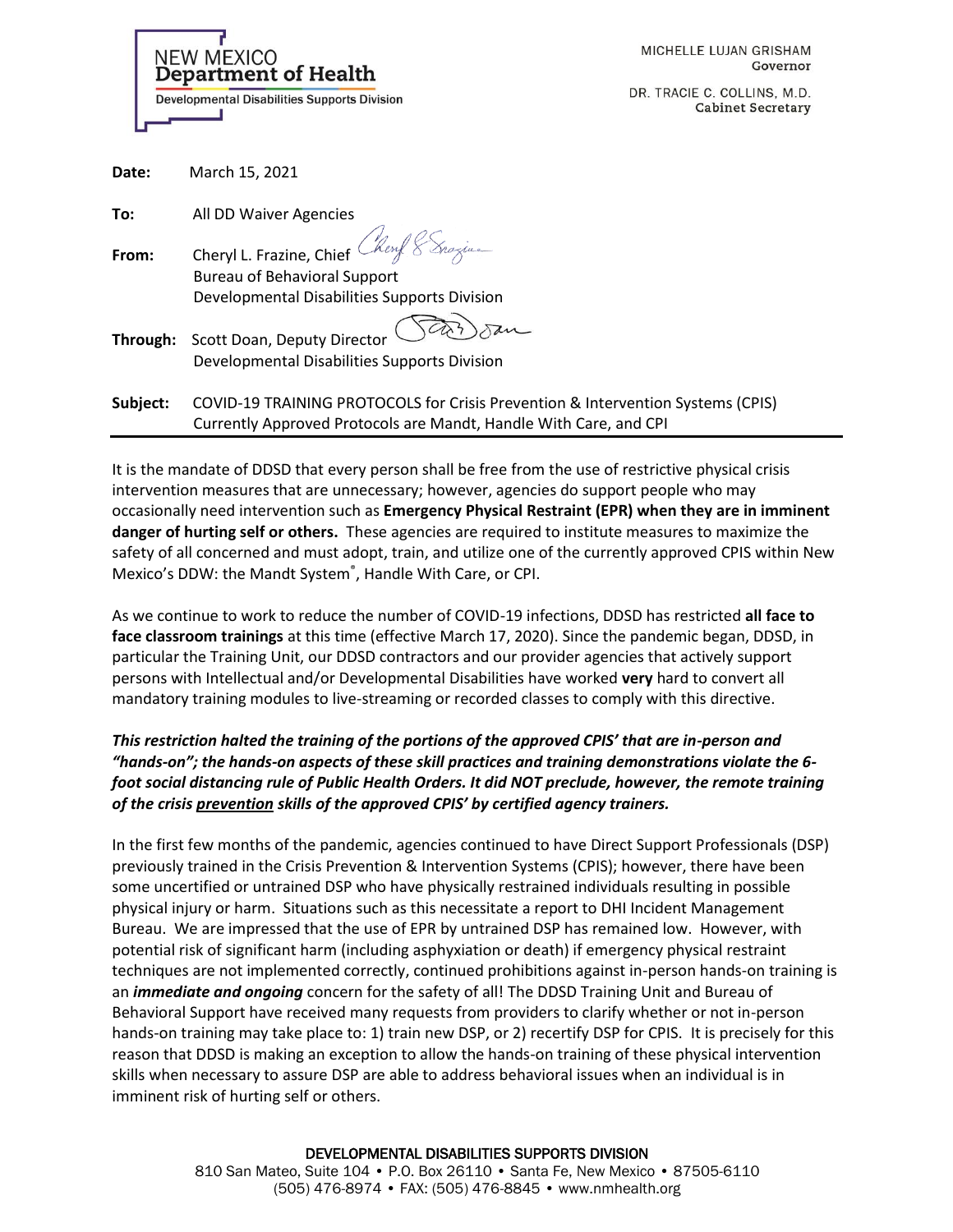The protocol for in-person training of physical intervention skills outlined below was first initiated by the companies that developed these interventions. The risk assumed by close physical contact during the training is considered to outweigh the risks of not having DSP trained in the effective use of the interventions. For DSP who must be certified in the physical intervention skills, each agency will need to balance the safety of all concerned with competency development. In short, each agency must consider the risk of training DSP as compared to the risk of not having DSP who are trained in the effective use of CPIS.

If an agency (in conjunction with a person's team) considers hands-on CPIS training to be necessary to keep people safe, all following guidelines **MUST BE FOLLOWED** in order to train physical intervention techniques in person:

- 1. Participants attending hands-on training in physical intervention techniques must attest they are healthy and to the best of their knowledge NOT at risk of spreading COVID (i.e. do not have COVID symptoms, do not have COVID and are not in a quarantine or stay at home period if exposed to COVID). See Policies on the Prevention and Control of COVID-19 in New Mexico available a[t https://cv.nmhealth.org/covid-safe-practices/.](https://cv.nmhealth.org/covid-safe-practices/)
- 2. Prior to attending the training everyone (trainers included) will be asked to take their temperature and make a self-health assessment that they are not experiencing COVID symptoms. CDC recommends that a temperature below 100.4 degrees Fahrenheit is the maximum temperature permitted to participate. Please ask your DSP to self-screen at home on the morning before the training.
- 3. There should be sufficient space to allow for appropriate social distancing (e.g. minimum 6 feet between all participants) in a well-ventilated training room or out-of-doors to allow for social distancing when the trainer and student do not need to be in close proximity for the hands-on portions of the training.
- 4. Classes may not exceed current Public Health Orders in the respective county for size of groups (this number includes the trainer!) See the "Red to Green Framework available at [https://cv.nmhealth.org/public-health-orders-and-executive-orders/.](https://cv.nmhealth.org/public-health-orders-and-executive-orders/)
- 5. Prior to entering the training room there will be a sign-in area where temperatures will be taken, participants will sanitize or wash their hands, and masks will be required. No one should enter the training room until their sign-in process is completed.
- 6. Masks must be worn throughout the training unless a participant is actively drinking a beverage. Eating will only occur at a break once the person leaves the training area. If the person returns, s/he must re-sanitize their hands. The same mask can be re-used.
- 7. Participants will be divided into small groups of no more than 5 persons. Participants must remain with the same group throughout and have only one partner for the physical intervention aspects of the training.
- 8. If allowed by the system protocol, trainers may minimize contact by: a) first showing a video or providing live-streaming of the skill, b) having the student practice on an imaginary